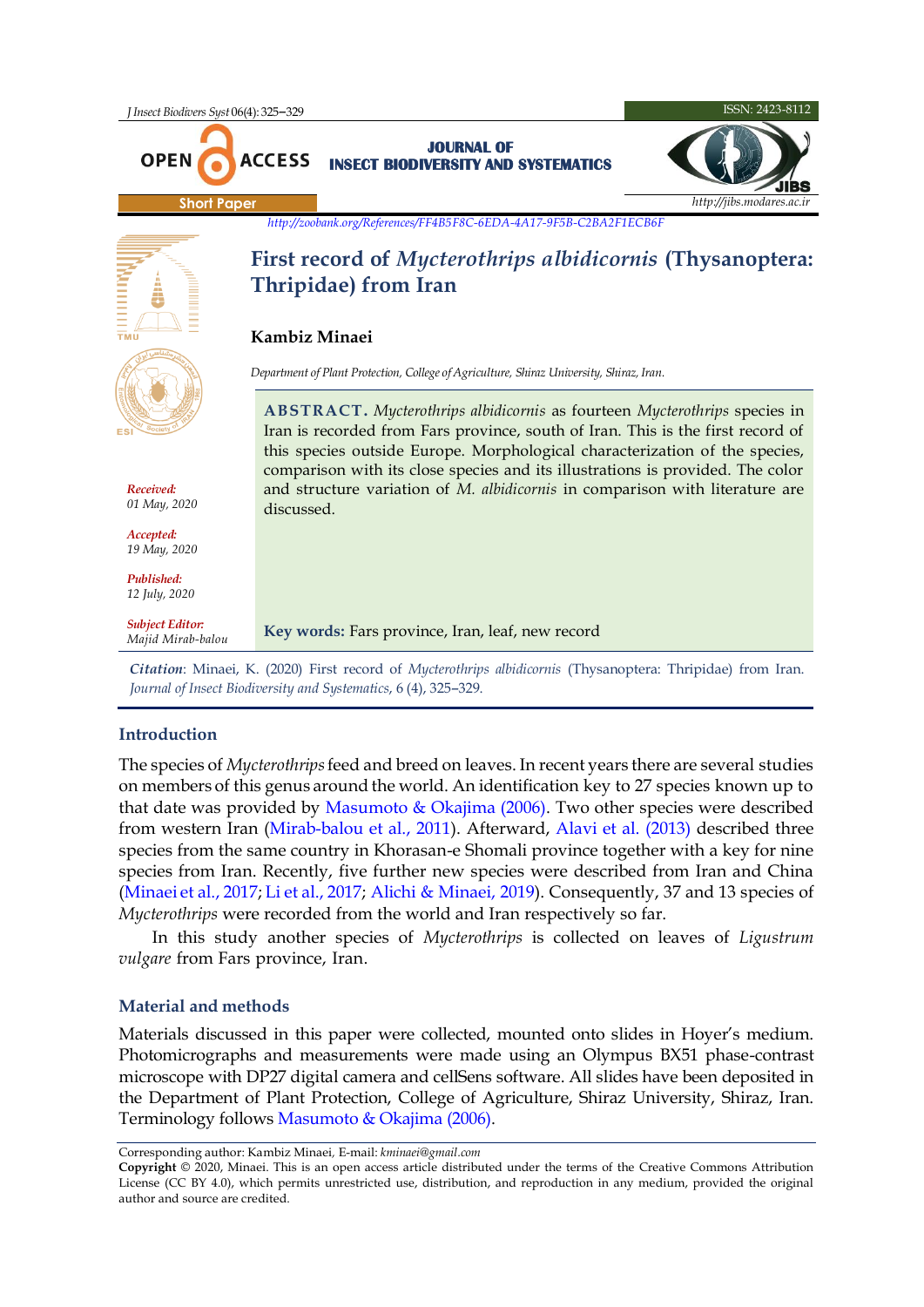## **Results**

## *Mycterothrips albidicornis* **(Knechtel)**

*Taeniothrips albidicornis* Knechtel, 1923: 73.

**Material examined:** Fars province, Shiraz, Badjgah, 1♀, collected on leaves of *Ligustrum vulgare* (Oleaceae), 2.V.2016; 2♀♀, same data, 23.V.2016, leg. Afsaneh Afsharizadeh Bami.

Diagnosis. Body, legs and wings pale [\(Fig. 1\)](#page-2-0), distal part of antennal segment IV as well as V–VIII brown [\(Fig. 7\)](#page-2-0). Major body setae shaded. Three pairs of ocellar setae present, pair III arising between hind ocelli; postocular setae I a little longer than others [\(Fig. 2\)](#page-2-0). Antennae 8 segmented [\(Fig. 7\)](#page-2-0), segment II with two microtrichial rows, III and IV with forked sensecones a little shorter than segment V [\(Fig. 8\)](#page-2-0). Mesonotal sculpture weak, anteromedial campaniform sensilla absent; median pair of setae situated far from posterior margin [\(Fig.](#page-2-0)  [3\)](#page-2-0). Metascutum weakly sculptured with longitudinal anastomosing striae medially; median pair of setae situated near anterior margin [\(Fig. 3\)](#page-2-0). Abdominal tergites smooth medially but regular ciliate microtrichia along lines of sculpture are present on laterotergites (Fig. 5); tergite II with three lateral marginal setae [\(Fig. 4\)](#page-2-0); tergite IX without campaniform sensilla [\(Fig. 6\)](#page-2-0); sternites without discal setae.

**Measurements of one female in microns.** Body length 1390. Head length (width) 122 (140), ocellar setae III length 48, postocular setae I length 19. Pronotum length (width) 122 (175), posteroangular setae I length 50, setae II length 40. Fore wings length 825 [\(Fig. 9\)](#page-2-0). Tergite IX S1 setae length 67. Antennal segments I to VIII length: 25, 38, 54, 46, 34, 53, 8, 15.

**Distribution in Iran:** Fars province (this study).

**Distribution in the world:** Iran (this study), Europe (except Scandinavia) [\(zur Strassen,](#page-3-6)  [2003\)](#page-3-6).

**Comments:** *M. albidicornis* is very close to *M. tschirkunae* (Yakhontov) and *M. weii* Mirabbalou, Shi & Chen that both species occur in Iran. *M. albidicornis* is different from *M. tschirkunae* by the length of forked sense-cones on antennal segments III and IV (about as long as length of V in *M. albidicornis* versus 1.4 times as long as length of V in *M. tschirkunae*). Moreover, in *M. albidicornis*, antennal segment III is uniformly yellow while this is slightly shaded at the apex in *M. tschirkunae*. *M. albidicornis* distinguished from *M. weii* by the absence of campaniform sensilla on mesonotum while paired campaniform sensilla are present in *M. weii*. They are also different in irregular microtrichia rows on laterotergites which are present in *M. albidicornis* but are absent in *M. weii*.

## **Discussion**

[zur Strassen \(2003\)](#page-3-6) claimed that *M. albidicornis* is found on leaves of various deciduous plants. The data provided by Masumoto  $\&$  Okajima (2006) and current study confirm this finding. There are less than 300 thrips species are described or recorded in Iran [\(Mirab](#page-3-7)[balou, 2018\)](#page-3-7). Judging the occurrence of 6288 extant thrips species in the world [\(ThripsWiki,](#page-3-8)  [2020\)](#page-3-8) the fauna of Iran comprises less than 0.5% of thrips species. However, this proportion is not true for a few genera. With the species recorded here, there are 14 species of *Mycterothrips* in Iran. In comparison to 37 species in world, 38% of *Mycterothrips* species are occur in Iran. Thus, as [Alavi et al \(2013\)](#page-3-2) claimed more species of *Mycterothrips* are likely to be discovered in this country in the future (see also [Minaei, 2014\)](#page-3-9).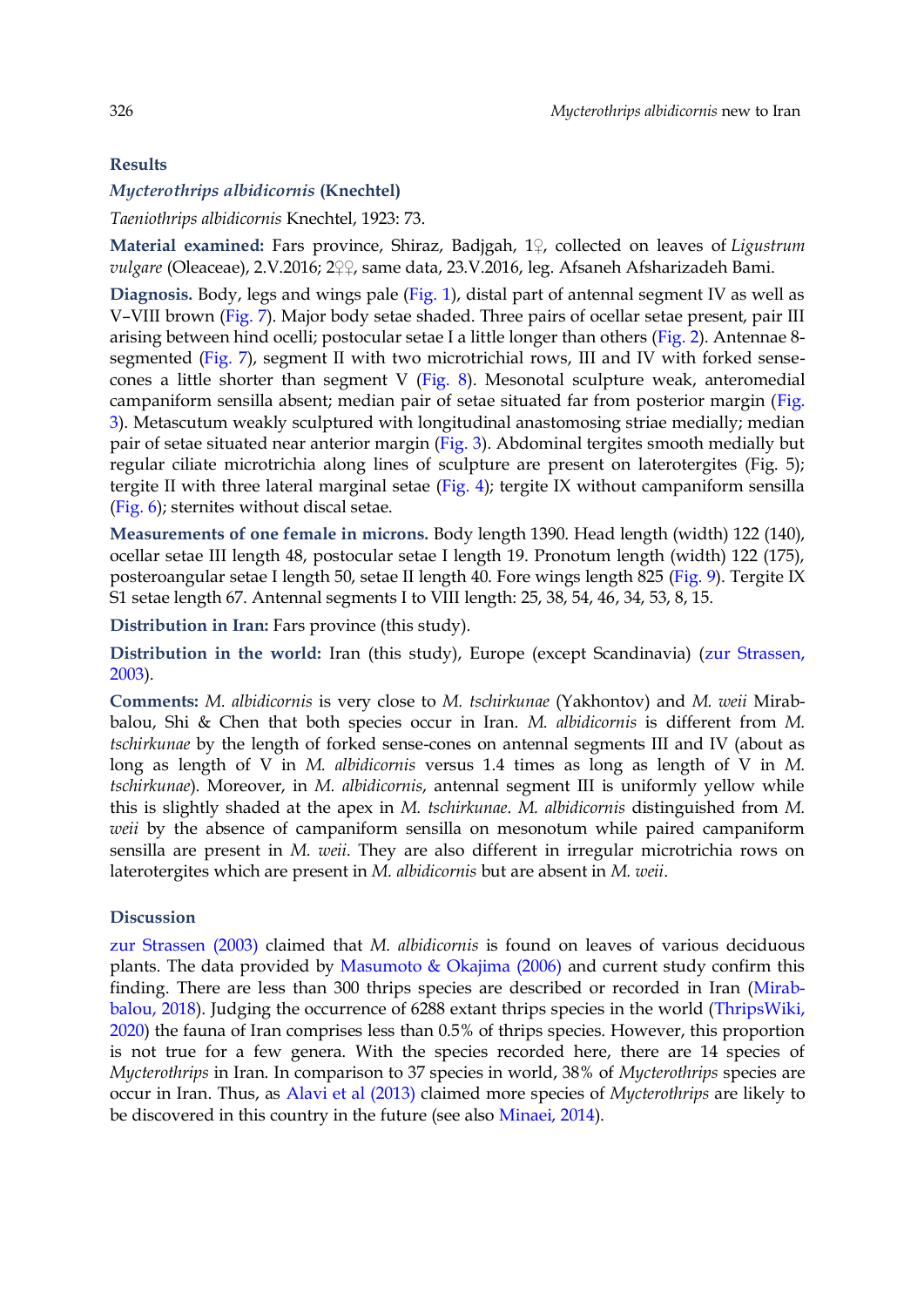<span id="page-2-0"></span>

**Figures 1–9.** *Mycterothrips albidicornis*, female: **(1)** Body; **(2)** Head and pronotum; **(3)** Meso and metanotum; **(4)** Abdominal tergites II–III (left side); **(5)** Abdominal tergites V–VII (left side); **(6)** Abdominal tergites VIII–X. **(7)** Antennal segments I-VIII; **(8)** Antennal segments III–VI; **(9)** Fore wing.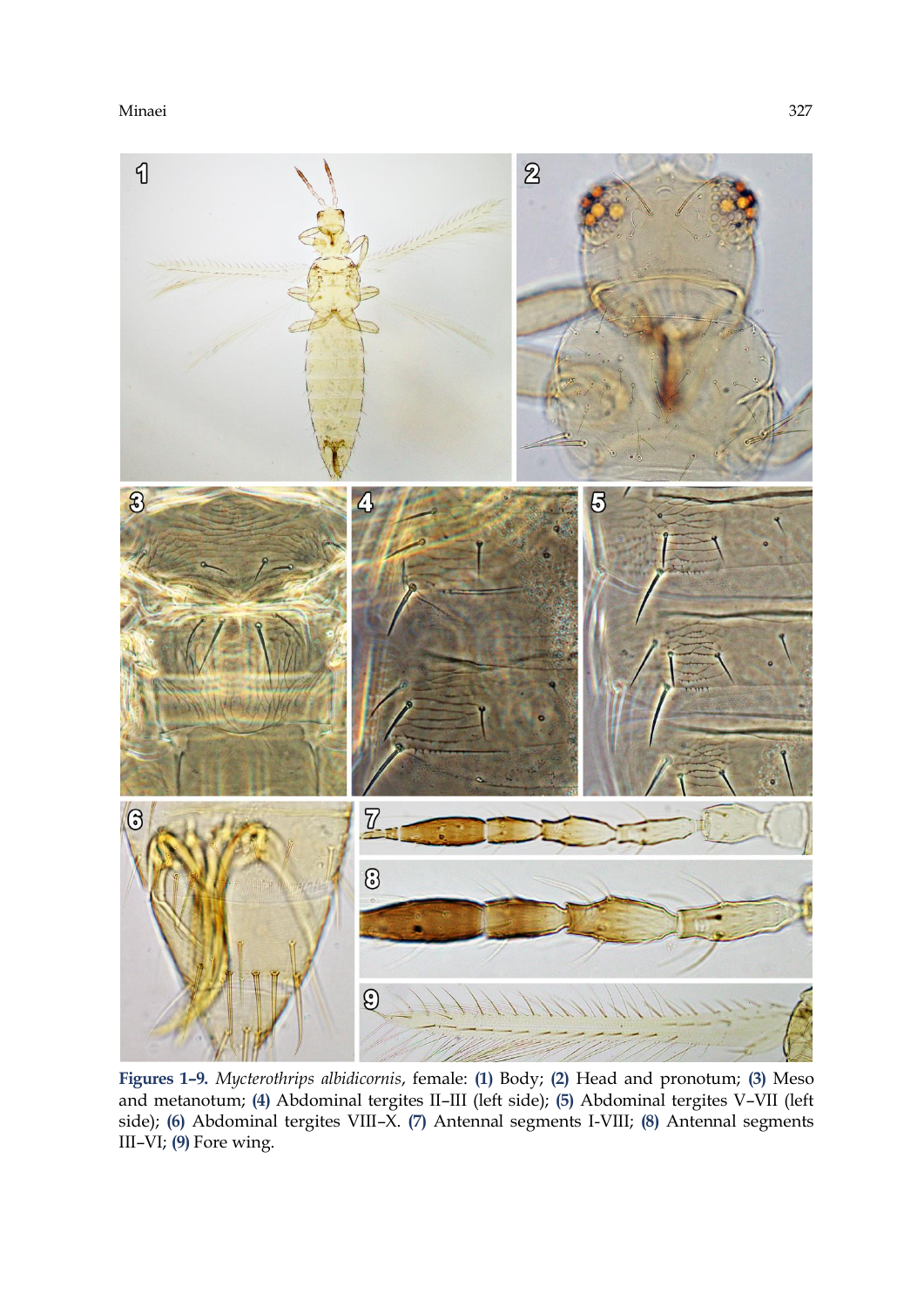The materials steadied here are generally in accordance with the diagnosis by [zur Strassen](#page-3-6)  [\(2003\)](#page-3-6) as well as [Masumoto & Okajima \(2006\)](#page-3-0) in following characters: body generally yellow, antennal segment III uniformly pale, forked sense cones on antennal segment III and IV are almost as much as length of antennal segment V, campaniform sensilla absent on mesonotum, abdominal tergite II with 3 lateral setae and tergite IX without campaniform sensilla. However, antennal segment III is about 3 times as long as width in Iranian materials while according to [Masumoto & Okajima \(2006\)](#page-3-0) this ratio should be 2.1–2.3. Moreover, irregular microtrichia present on laterotergites in specimens studied here, in contrast to materials examined by [Masumoto & Okajima \(2006\).](#page-3-0) Masumoto (personal communication, April 2020) emphasis that the ratio of Length/Width of antennal segments is often various within a single species. Furthmore, according to the same communication, Masumoto clarify that *M. albidicornis* examined by him was not treated by KOH. So, there is a possibility that Masumoto & Okajima [\(2006\)](#page-3-0) fail to observe microtrichia on the abdominal tergites of this species.

# **Acknowledgments**

Dr. Masami Masumoto (Tokyo University of Agriculture, Japan) is highly appreciated for his cooperation in identification of species discussed in this paper. The author wishes to express his cordial thanks to three anonymous referees for their suggestions on an earlier draft of this manuscript.

## **Conflict of Interests**

The author declares that there is no conflict of interest regarding the publication of this paper.

#### **References**

- <span id="page-3-2"></span>Alavi, J., Modaress Awal, M., Fekrat, L. & Minaei, K. (2013) The genus *Mycterothrips* (Thysanoptera: Thripidae) in Iran, with three new species. *Zootaxa*, 3718 (4), 345–356. <https://doi.org/10.11646/zootaxa.3718.4.4>
- <span id="page-3-5"></span>Alichi, M. & Minaei, K. (2019) One new species of *Mycterothrips* (Thysanoptera: Thripidae) from southern Iran. *Zootaxa*, 4712 (2), 290–292. <https://doi.org/10.11646/zootaxa.4712.2.7>
- Knechtel, W. (1923) Einige neue Thysanopteren aus Rumänien. *Bulletin de la Section Scientifique de l'Académie Roumaine,* 8, 71–76.
- <span id="page-3-4"></span>Li, Y.A., Li, Z.Y. & Zhang, HR. (2017) Two new species of *Mycterothrips* (Thysanoptera: Thripidae) from Southwestern China. *Zootaxa*, 4353 (2), 371–377. <https://doi.org/10.11646/zootaxa.4353.2.8>
- <span id="page-3-0"></span>Masumoto, M. & Okajima, S. (2006) A revision of and key to the world species of *Mycterothrips* Trybom (Thysanoptera, Thripidae). *Zootaxa*, 1261 (1), 1–90. <https://doi.org/10.11646/zootaxa.1261.1.1>
- <span id="page-3-9"></span>Minaei, K. (2014) A new species of *Eremiothrips* from Iran (Thysanoptera: Thripidae). *Acta Entomologica Musei Nationalis Pragae*, 54, 29–34.
- <span id="page-3-3"></span>Minaei, K., Alichi, M., Fekrat, L., Aleosfoor, M. & Alavi, J. (2017) Leaf-feeding *Mycterothrips*: two new species from southern Iran (Thysanoptera: Thripidae). *Zootaxa*, 4243 (1), 195–200. <https://doi.org/10.11646/zootaxa.4243.1.11>
- <span id="page-3-7"></span>Mirab-balou, M. (2018) An updated checklist of Iranian thrips (Insecta: Thysanoptera). *Far Eastern Entomologist*, 361, 12–36.
- <span id="page-3-1"></span>Mirab-balou, M., Shi, M. & Chen, X.X. (2011) Two new species of the genus *Mycterothrips* from Iran (Thysanoptera: Thripidae). *Zootaxa*, 3130, 57–62. <http://dx.doi.org/10.11646/zootaxa.3130.1.3>
- <span id="page-3-8"></span>ThripsWiki. (2020) *providing information on the World's thrips*. Available from: <https://thrips.info/wiki/> [Accessed 01 May 2020].
- <span id="page-3-6"></span>zur Strassen, R. (2003) Die terebranten Thysanopteren Europas und des Mittelmeer-Gebietes. *Die Tierwelt Deutschlands*, 74, 1–271. [in German].